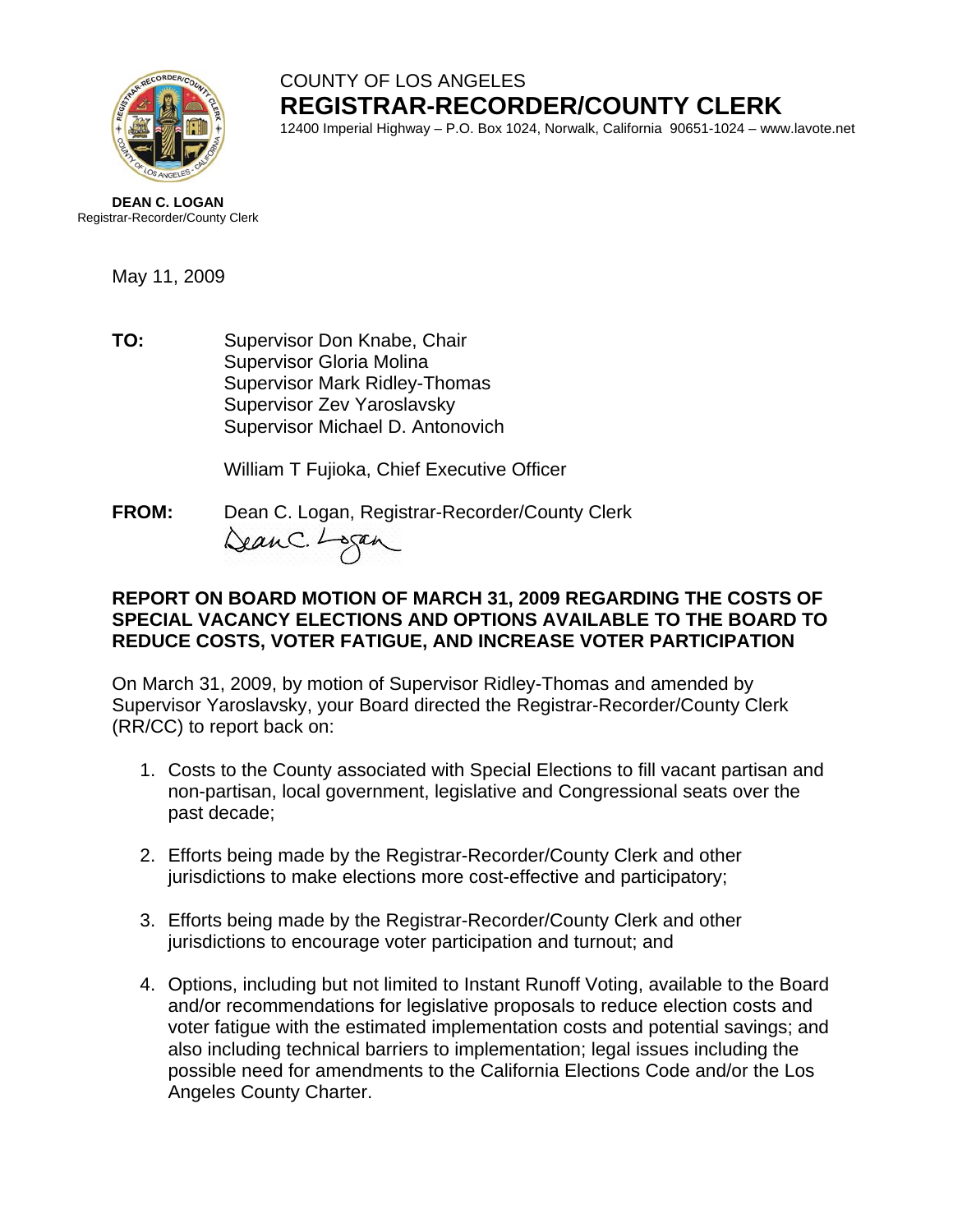### **COSTS TO THE COUNTY ASSOCIATED WITH SPECIAL ELECTIONS TO FILL VACANT PARTISAN AND NON-PARTISAN, LOCAL GOVERNMENT, LEGISLATIVE AND CONGRESSIONAL SEATS OVER THE PAST DECADE**

Special elections to fill vacancies are provided for by the elections code and are not out of the ordinary. However they have, over the past decade, become a fairly regular item on the election schedule. As requested by the Board, an analysis of the costs of Special Vacancy elections going back ten years was conducted by Registrar-Recorder/County Clerk staff. The objective of the analysis was to assess costs to the County as a result of Special Vacancy elections. Because special elections conducted to fill vacancies in local governments such as municipalities, school boards, and special districts (e.g. Water Districts) are paid for by the government or agency calling the election, they have been excluded from this analysis.

# **Analysis**

The analysis looked at costs for Special Vacancy Elections for state legislative and Congressional vacancies, which despite provisions for state reimbursements, are still primarily financed by the County up front and reimbursed at a prescribed rate by the state after the fact.

Since the institution of term limits in 1990 the state, beginning in 1993 when the number of elections to fill special vacancies increased, has, through legislative action, reimbursed the County for costs associated with conducting Special Vacancy elections. However, reimbursements are not guaranteed, nor do they cover the full costs of administering these elections. The practice of state reimbursement to counties has been provided for by a succession of legislative bills that contain sunset provisions. In addition, state formulas for reimbursements have not changed since 1993 and rarely provide full cost reimbursement. Consequently, the County has had to absorb a significant share of the costs for these elections.

# **Findings**

 $\overline{a}$ 

Over the past ten years the County has had to conduct elections to fill 10 vacancies in state legislative or Congressional offices. For five of these elections a Special Run-Off Election was necessary to determine a winner<sup>[1](#page-1-0)</sup>. In all, 15 individual elections were conducted to fill legislative and Congressional vacancies between 2000 and 2009. If the current Special Vacancy Election to fill the existing vacancy in the 32<sup>nd</sup> Congressional District does not produce a candidate with a majority of the vote, then, a

<span id="page-1-0"></span><sup>&</sup>lt;sup>1</sup> Vacancies in congressional and legislative offices are to be filled by a Special Primary Election. If no candidate receives a majority of the vote in the Special Primary the candidate with the most votes for each party on the ballot will advance to a Special General Election (EC §10705).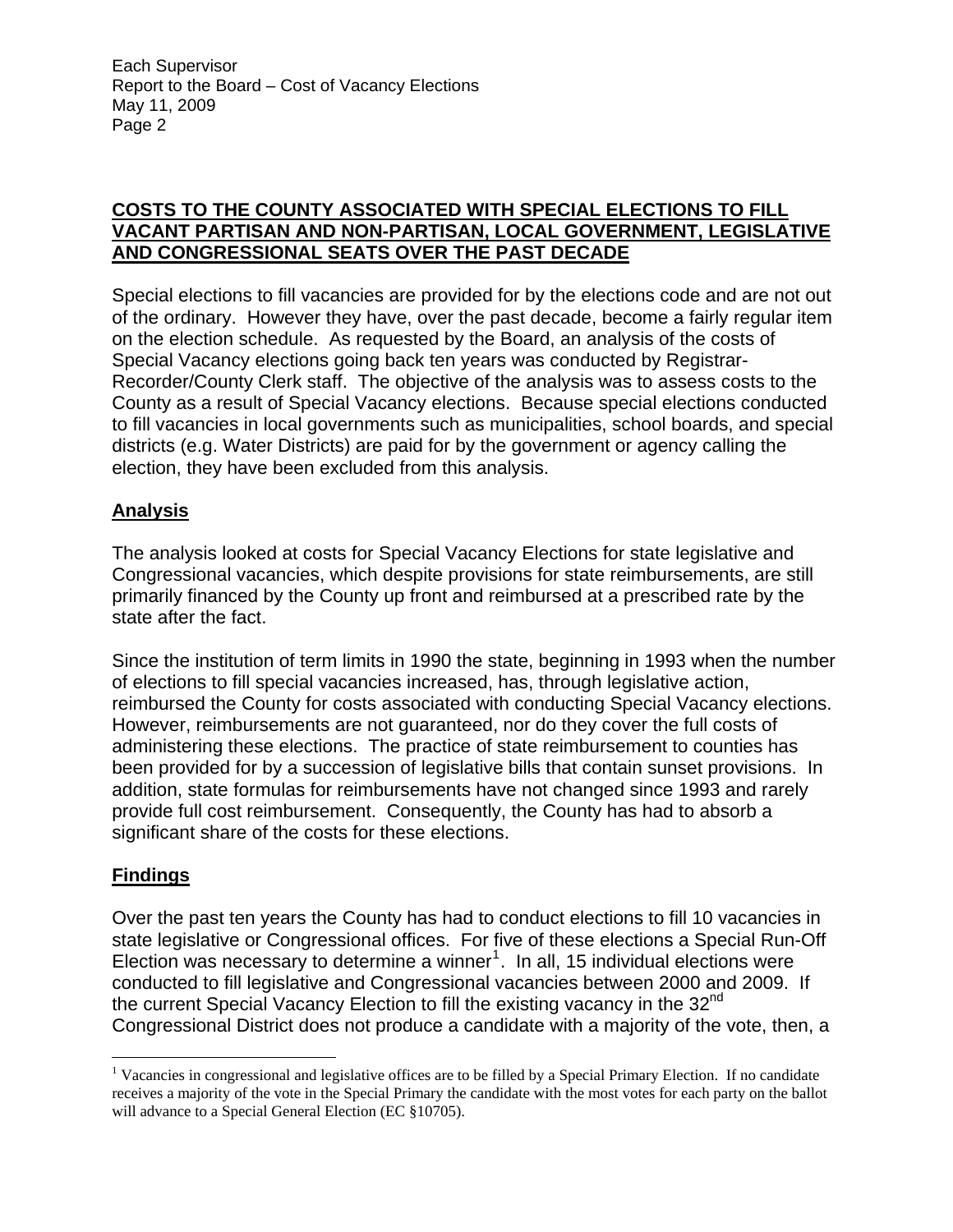second Special Run-Off Election will be scheduled for July 14, 2009. Additionally, the scheduled special run-off election for the 26<sup>th</sup> District State Senate vacancy will likely result in an additional vacancy for a State Assembly seat triggering another set of special elections.

In terms of actual costs to the County, Special Vacancy Elections conducted between 2000 and 2009 exacted a cost of nearly 11 million dollars (\$10,679,725). If we were to also consider the cost of conducting a Special Run-Off Election for the  $32<sup>nd</sup>$ Congressional District we estimate the actual costs would increase to approximately \$12,217,725 and this figure does not account for the potential additional vacancy elections still to occur in the current year. State reimbursement for these costs totaled less than half of the actual election costs (\$4,313,200). Factoring for state reimbursements, net cost to the County still totaled \$7,904,435. This share of the costs was absorbed completely by the County within the operating budgets of the Registrar-Recorder/County Clerk; although it is unlikely that the Department can continue to absorb costs without supplemental funding given current fiscal conditions. "TABLE 1" below provides detailed cost breakdowns for each of the elections analyzed for this report.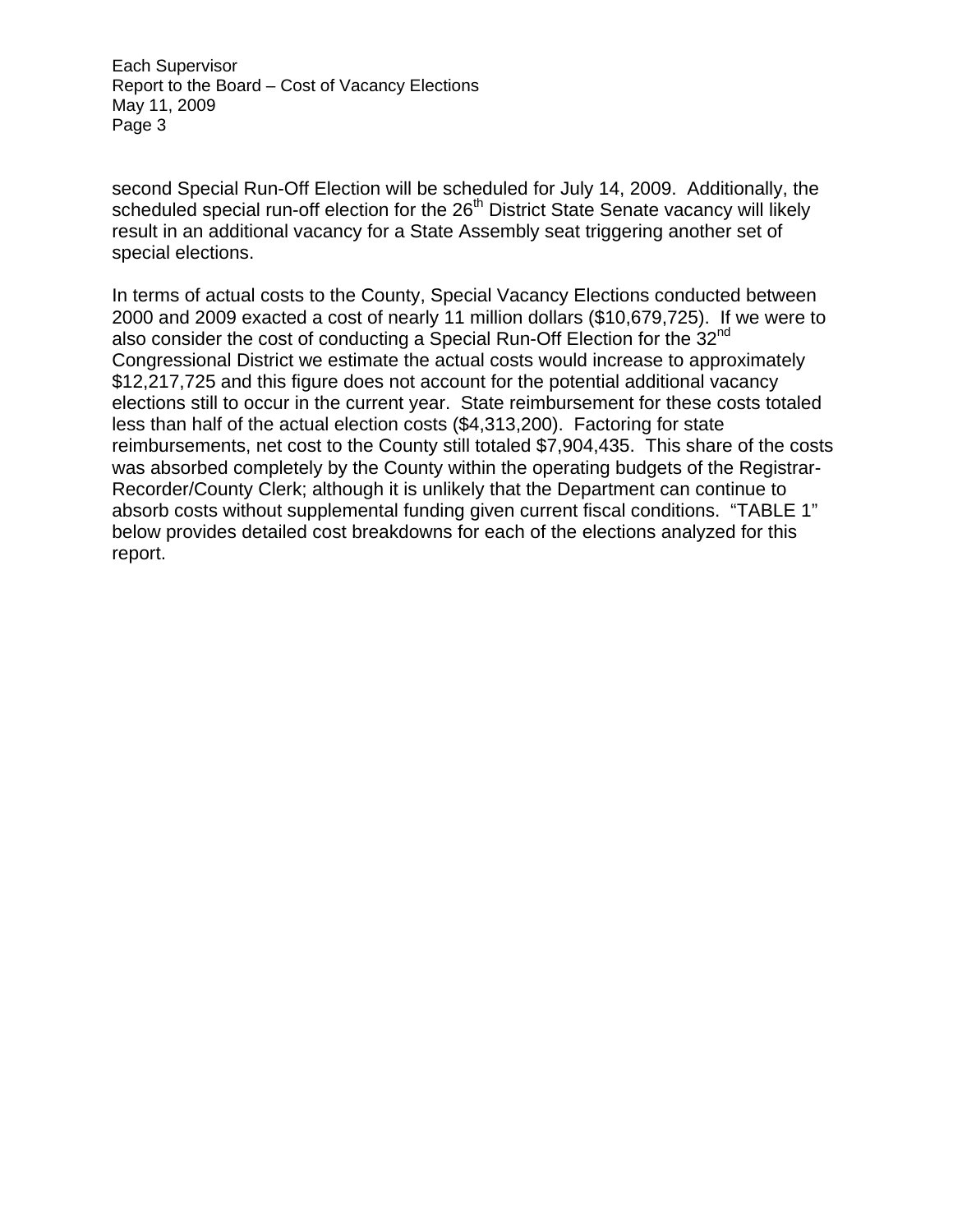| <b>DISTRICT</b>                                 | <b>DATE OF</b><br><b>ELECTION</b> | S/C(4) | (A)<br><b>NUMBER</b><br>OF VOTERS | (B)<br><b>ACTUAL</b><br><b>COSTS</b> |                  | (C)<br><b>COST PER</b><br><b>VOTER</b><br>(B/A) |    |                  | (D)<br><b>STATE</b><br><b>REIMBURSEMENT</b> |                | (E)<br><b>PAYMENT</b><br><b>RATE</b><br><b>PER VOTER</b> |            | (F)<br><b>NET COST</b><br>TO RR/CC<br>$(D) - (B)$ |                     |
|-------------------------------------------------|-----------------------------------|--------|-----------------------------------|--------------------------------------|------------------|-------------------------------------------------|----|------------------|---------------------------------------------|----------------|----------------------------------------------------------|------------|---------------------------------------------------|---------------------|
| 32ND STATE SENATE DISTRICT                      | 01/11/2000                        | S      | 23,399                            | S                                    | 44.829           |                                                 | \$ | 1.92             | \$                                          | 32.057         | \$                                                       | 1.37       | \$                                                | (12, 772)           |
| 32ND STATE SENATE DISTRICT (RUNOFF)             | 03/07/2000                        | $C-13$ | 20.887                            | s                                    | 26.969           |                                                 | \$ | 1.29             | \$                                          | 13,785         | \$                                                       | 0.66       |                                                   | (13, 184)           |
| 24TH STATE SENATE DISTRICT                      | 03/06/2001                        | S      | 277,348                           | S                                    | 558,424          |                                                 | \$ | 2.01             | \$                                          | 379,967        | \$                                                       | 1.37       |                                                   | (178, 457)          |
| 32ND US CONGRESSIONAL DISTRICT                  | 04/10/2001                        | S      | 281,797                           | \$                                   | 336,869          |                                                 | \$ | 1.20             | \$                                          | 336,869        | \$                                                       | 1.20       |                                                   |                     |
| 49TH STATE ASSEMBLY DISTRICT                    | 05/15/2001                        | S      | 142.548                           | S                                    | 306.073          |                                                 | \$ | 2.15             | \$                                          | 195.291        | \$                                                       | 1.37       |                                                   | (110, 782)          |
| 32ND US CONGRESSIONAL DIST. (RUNOFF)            | 06/05/2001                        | s      | 281.797                           | s                                    | 336.319          |                                                 | \$ | 1.19             | \$                                          | 336.319        | \$                                                       | 1.19       |                                                   |                     |
| 53RD STATE ASSEMBLY DISTRICT                    | 09/13/2005                        | S      | 239,658                           | S                                    | 581,210          |                                                 | \$ | 2.43             | \$                                          | 337.410        | \$                                                       | 1.37       |                                                   | (243, 800)          |
| 39TH STATE ASSEMBLY DISTRICT                    | 05/15/2007                        | S      | 112,656                           | S                                    | 711,414          |                                                 | \$ | 6.31             | \$                                          | 154,339        | \$                                                       | 1.37       |                                                   | (557,075)           |
| 37TH CONGRESSIONAL DISTRICT                     | 06/26/2007                        | S      | 266.017                           | \$                                   | 1.378.283        |                                                 | \$ | 5.18             | \$                                          | 363.190        | \$                                                       | 1.37       |                                                   | (1,015,093)         |
| 37TH CONGRESSIONAL DISTRICT (RUNOFF) 08/21/2007 |                                   | s      | 263,482                           | \$                                   | 1,437,527        |                                                 | \$ | 5.46             | \$                                          | 359.962        | \$                                                       | 1.37       |                                                   | (1,077,565)         |
| 55TH STATE ASSEMBLY DISTRICT                    | 12/11/2007                        | S      | 169,927                           | \$                                   | 931,776          |                                                 | \$ | 5.48             | \$                                          | 233.986        | \$                                                       | 1.37       |                                                   | (697,789)           |
| 55TH STATE ASSEMBLY DIST.                       | 02/05/2008                        | $C-12$ | 165.748                           | S                                    | 229.032          |                                                 | \$ | 1.38             | \$                                          | 229,032 (2) \$ |                                                          |            |                                                   |                     |
| <b>26TH STATE SENATE DISTRICT</b>               | 03/24/2009                        | S      | 404,379                           | S                                    | 2,461,000 (3) \$ |                                                 |    | $(3)$ \$<br>6.09 |                                             | 554,000 (3) \$ |                                                          | 1.37(3)    |                                                   | $(1,907,000)$ (3)   |
| 26TH STATE SENATE DISTRICT (RUNOFF)             | 05/19/2009                        | $C-7$  | 409.928                           | s                                    | 640,000 (3) \$   |                                                 |    | $1.56(3)$ \$     |                                             | 270,552 (3) \$ |                                                          | 0.66(3)    |                                                   | $(369, 448)$ $(3)$  |
| 32ND CONGRESSIONAL DISTRICT                     | 05/19/2009                        | $C-7$  | 257,814                           | \$                                   | 700,000 (3) \$   |                                                 |    | $2.72(3)$ \$     |                                             | 170,157 (3) \$ |                                                          | $0.66$ (3) |                                                   | $(529, 843)$ $(3)$  |
| 32ND CONGRESSIONAL DISTRICT (RUNOFF) 07/14/2009 |                                   | s      | 252,554                           | \$                                   | 1,538,000 (3) \$ |                                                 |    | $6.09(3)$ \$     |                                             | 346,373 (3) \$ |                                                          | 1.37(3)    |                                                   | $(1, 191, 627)$ (3) |

#### **TABLE 1<sup>[2](#page-3-0)</sup>**

(1) Reimbursement rate specified in Budget Act of 2000: \$1.37 per RV for Stand Alone Elections and \$0.66 per RV for Consolidated Elections.

(2) State reimbursement for the February 5, 2008 Primary Elections included the 55th State Assembly District election cost.

(3) Estimated Amounts.

1

(4) S=Stand Alone; C=Consolidated and number of agencies sharing

The cost of conducting elections has increased significantly over time, as illustrated in TABLE 1. These increases can be attributed to a myriad of factors, including regular salary and wage increases, greater costs for materials and voting system maintenance, increased access and application to vote by mail and other early voting options, and continually changing regulatory requirements – in particular those associated with implementing the federal Help America Vote Act of 2002 (HAVA), voting systems certification, use procedures and post election manual tally provisions. It is important to note however, that as election costs have increased, the reimbursement rates applied by the state have not. In the ten year period reviewed for this report, the rate of reimbursement per voter has remained constant at \$1.37/voter in stand-alone Special Elections and \$0.66/voter if the Special Election is consolidated with a County or Statewide election.

An important factor to consider as part of our analysis is the impact that consolidating Special Vacancy Elections with larger County or Statewide elections can have on costs.

<span id="page-3-0"></span> $2<sup>2</sup>$  Note that in three elections per voter costs were less than or equal to the state reimbursement rate. As such, for these elections column (F) lists no "Net Cost to RR/CC."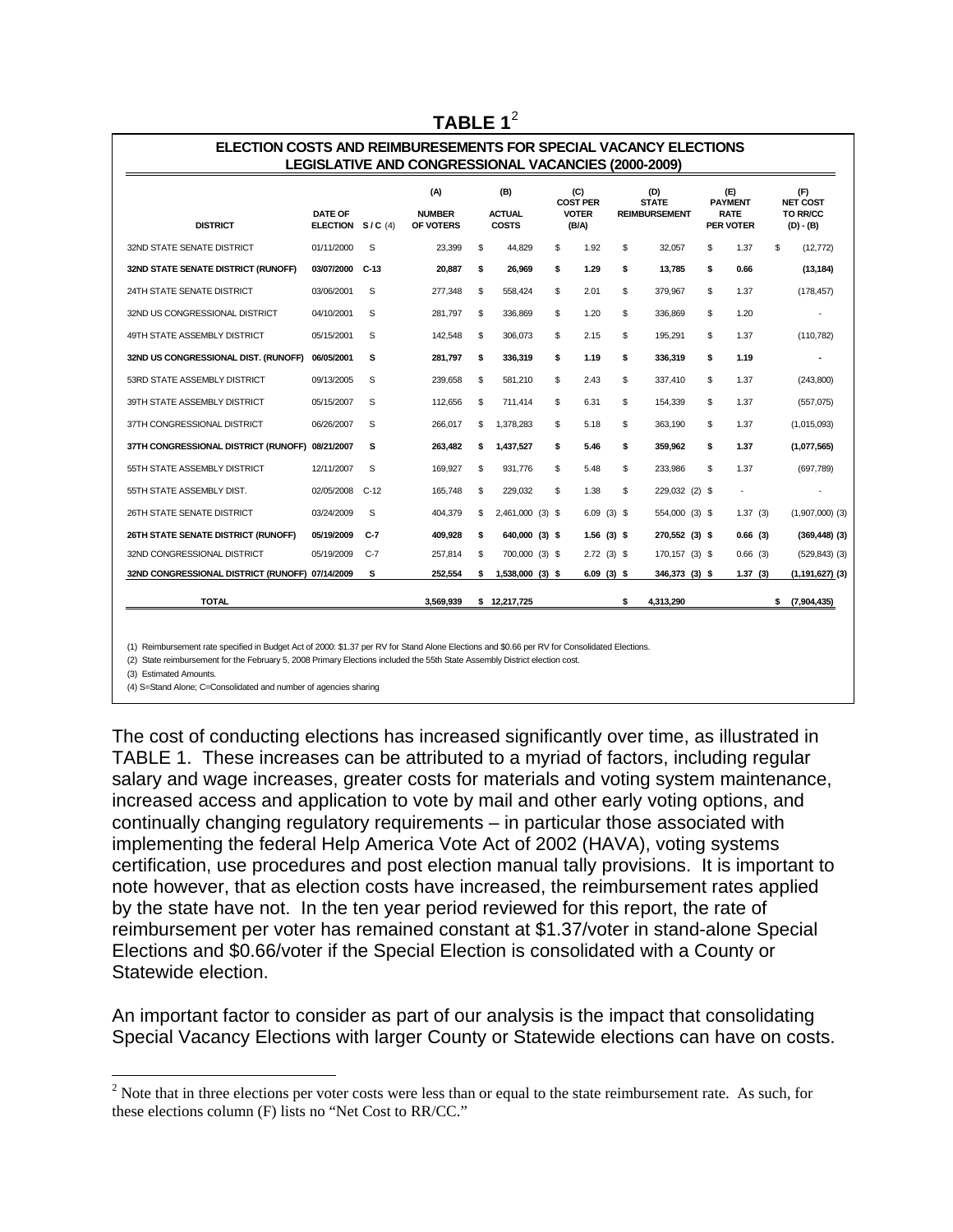Looking at the vacancy elections for the 32<sup>nd</sup> State Senate District in 2000 and the 55<sup>th</sup> Assembly District in 2007/2008 we are able to discern the actual cost savings produced by consolidating these vacancy elections (See TABLE 1). In both instances the Special Primary was conducted as a stand alone election, while the Special General Election was consolidated with a larger election, which produced significant cost savings.

A comparison of the cost per voter rate demonstrates the significant potential for savings. In the 32<sup>nd</sup> State Senate District Election the cost per voter for the Special Primary was \$1.92, whereas for the consolidated Run-Off the cost decreased by 63 cents to just \$1.29/voter. The cost savings for the vacancy elections for the  $55<sup>th</sup>$ Assembly District were more pronounced decreasing from \$5.48/voter in the Special Primary to \$1.38/voter in the Run-Off. Clearly, the ability to consolidate special vacancy elections is important in mitigating the costs that these special elections can incur and the RR/CC is very vigilant about identifying such opportunities when impending vacancies present themselves.

### **EFFORTS BEING MADE BY THE RR/CC AND OTHER JURISDICTIONS TO MAKE ELECTIONS MORE COST-EFFECTIVE AND PARTICIPATORY**

The sheer size and geographic as well as demographic complexities of Los Angeles County, coupled with the escalating costs associated with conducting elections in recent years, have prompted the Department to take proactive steps aimed at increasing our efficiency and service to the voter, while simultaneously controlling sharp increases in costs. Over the past few years, the Department has successfully implemented a battery of innovative processes and technologies that have had a dramatic impact on the efficiency, cost-effectiveness, and transparency of elections in the County. Through the use of new technologies, many operations once conducted manually have been automated and streamlined. As a result of such innovations the Department has achieved cost savings or cost increase avoidance in areas such as the mailing of sample ballot materials, processing of vote by mail ballots, and the conduct of the election canvass, to name a few. I would like to highlight several of these important innovations that the Department has successfully implemented.

# **Vote by Mail Processing**

Systems automation and improvements in mailing processes have produced remarkable results for our Vote by Mail (hereafter VBM) program. As the use of Vote by Mail voting has increased over the last several even year election cycles, from 622,652 VBM requests in 2000 to more than one million requests for the 2008 General Election, our improvements have helped to both maintain a capacity to process the growing number of requests, while keeping potential cost increases in check.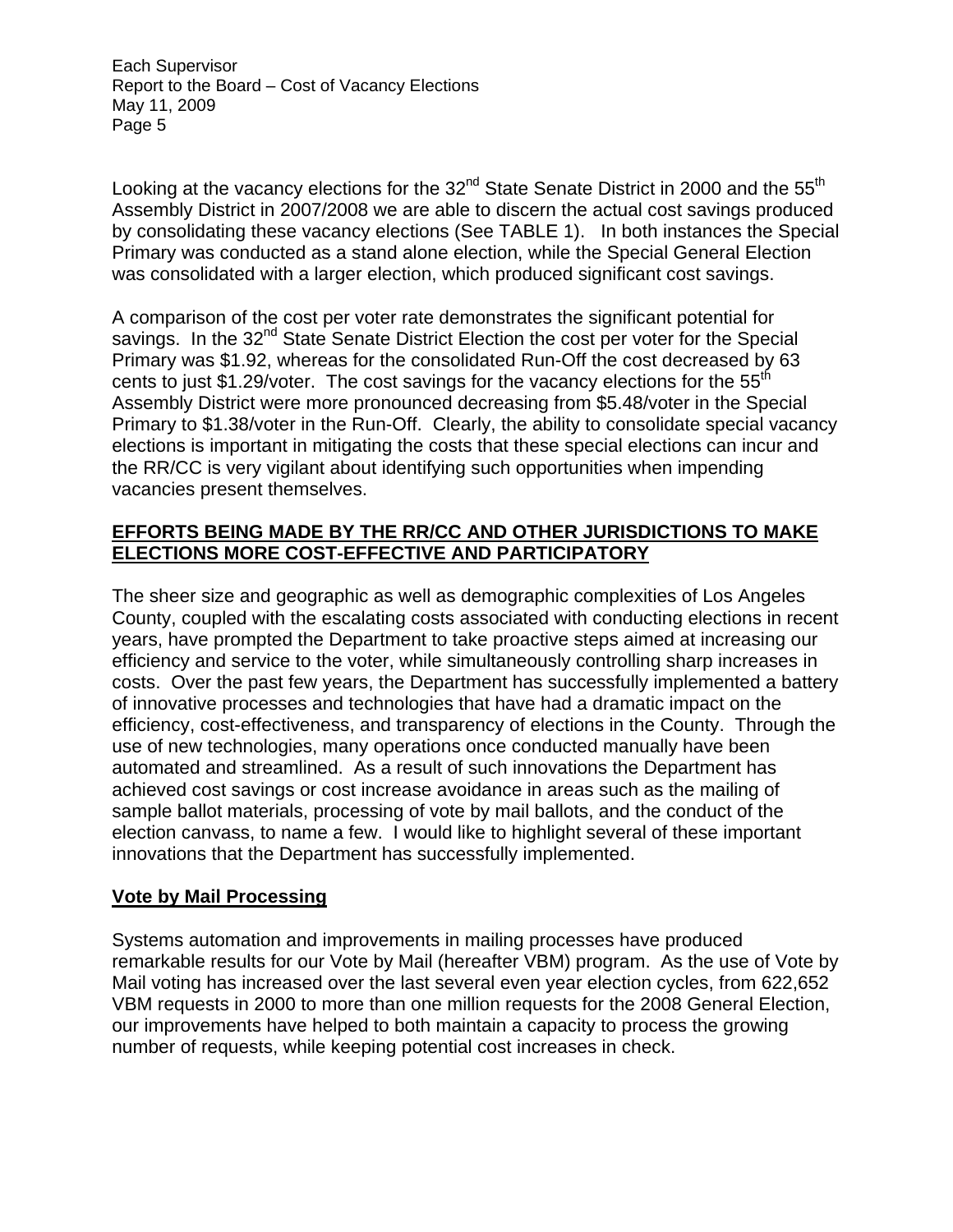# **Cost Savings of VBM Mailings**

Prior to 2004, variations in the size and weight of VBM instructions and guides prevented us from taking advantage of Standard Class (3<sup>rd</sup> Class) postage rates. In 2004, changes to the materials and their weight allowed us to then mail VBM packets via Standard Class mail. The savings incurred have been significant. Since the implementation of the new standardized VBM packets in 2004, the Department has generated \$1,634,262 in postage savings.

### **VBM Inserting and Sorting**

 $\overline{a}$ 

The growing number of VBM requests and ballots to process requires a labor intensive effort involving thousands of staff hours. Through the strategic use of federal funding made available by the Help America Vote Act of 2002 the Department has been able to automate the process of preparing and inserting election materials for outgoing VBM requests as well as the scanning and signature verification process for returned ballots. Automation has also allowed us to sort returning VBM ballots by precincts, as required by the enactment of Assembly Bill 2770<sup>[3](#page-5-0)</sup> in 2007. These innovations have had a dramatic impact on cost savings and VBM request processing times. More importantly the improvements have allowed us to increase our capacity to serve our voters without necessarily having to increase the staffing resources necessary to respond and complete increased volume workload within the legal deadlines prescribed by law.

The following is a summary of key highlights:

- Automated inserting equipment allows us to now process up to 25,000 outgoing VBM packets daily. Barcode readers and cameras installed on the equipment provide for automated quality control checks of the packets ensuring that each contains materials that are linked to the specific voter to whom the packet is addressed.
- Scanning and signature verification software now allows us to process returned VBM envelopes at a rate of nearly 4,000/hour. The new automated process has reduced the need for manual signature verification from 100% manual verification to an estimated 25% manual verification rate. In addition to the efficiency gained by this system, the criterion for verification is applied more uniformly and with less subjectivity.
- Our sorting equipment has also reduced staffing hours needed to manually sort returned envelopes by precinct, as required by the election code. Sorting equipment is capable of sorting 40,000 to 175,000 envelopes in a seven hour shift and provides for automated quality control checks that assure a higher rate of accuracy.

<span id="page-5-0"></span> $3$  The new legislation required Elections Officials to sort returned VBM envelopes by precinct before processing.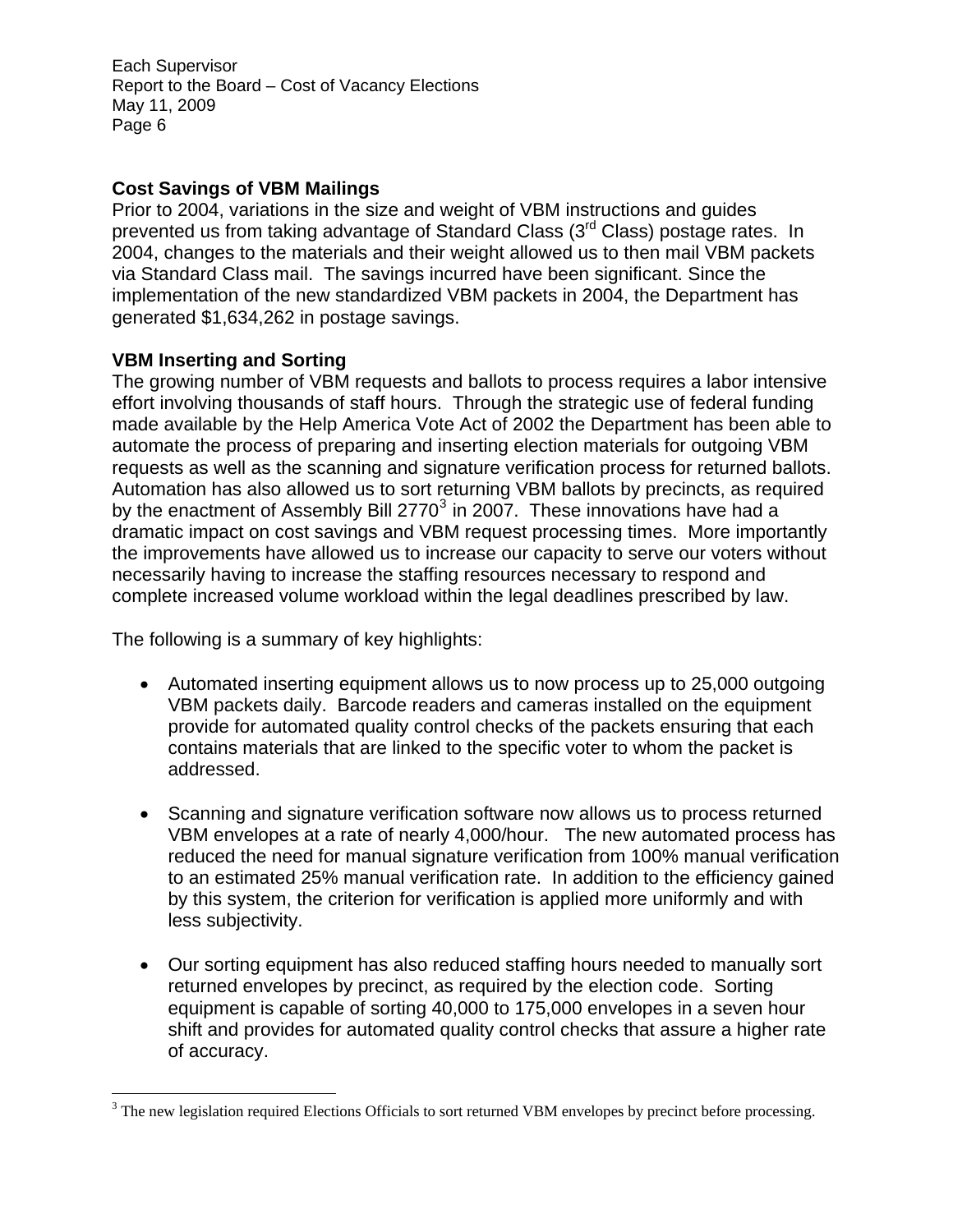• VBM ballot extraction equipment has eliminated the need to manually extract ballots from returned envelopes and has increased the efficiency of the process with the capacity to extract an average of 1,000 ballots per hour. The Department currently operates ten extraction machines during major statewide elections.

# **Automated Roster Scanning System**

The process of reviewing more than 5,000 precinct voter rosters during a countywide election canvass period was another labor intensive process that entailed hand counting and tabulating total individual voter signatures in every roster. In 2007, the Department developed a Roster Signature Scanning System to streamline and further automate the process. This in-house system eliminated the need to manually count signatures. With the Roster Signature Scanning System we have been able to reduce the amount of staff and time needed to complete this phase of the canvass. In addition, the system is able to provide important data reports. The innovation provides faster voter history updates to our voter file; once signature scanning and reporting is completed the data is used to electronically update voter history information. Recent productivity evaluations have found that productivity has increased by 300%, improving the process from one hour to count 500 signatures to just 20 minutes.

#### **Scanning of Voter Registration Forms**

The use of technology in elections has facilitated the implementation of many more efficiencies. Other jurisdictions have had similar successes to those I have highlighted in this report. One of the successes we are currently exploring is the use of smart scanning technology to scan voter registration forms. In Johnson County, Kansas the implementation of this technology has resulted in significant cost savings and greater efficiency. For Los Angeles County, where we received tens of thousands of voter registration forms leading up to the close of registration for a Presidential Election, the use of this technology could generate significant cost savings in overtime and temporary staffing.

The Department continues to explore new processes and technologies that can help improve our operations by constantly evaluating these operations. After every major election we have instituted an Election Critique process. This internal evaluation method ensures that we are continuously seeking improvements to our processes.

#### **Efforts to Make Elections More Participatory**

With respect to efforts to make elections more participatory, let me emphasize that it is my personal philosophy that elections are a collaborative process between election administrators and the citizenry and that I consider voter education and engagement a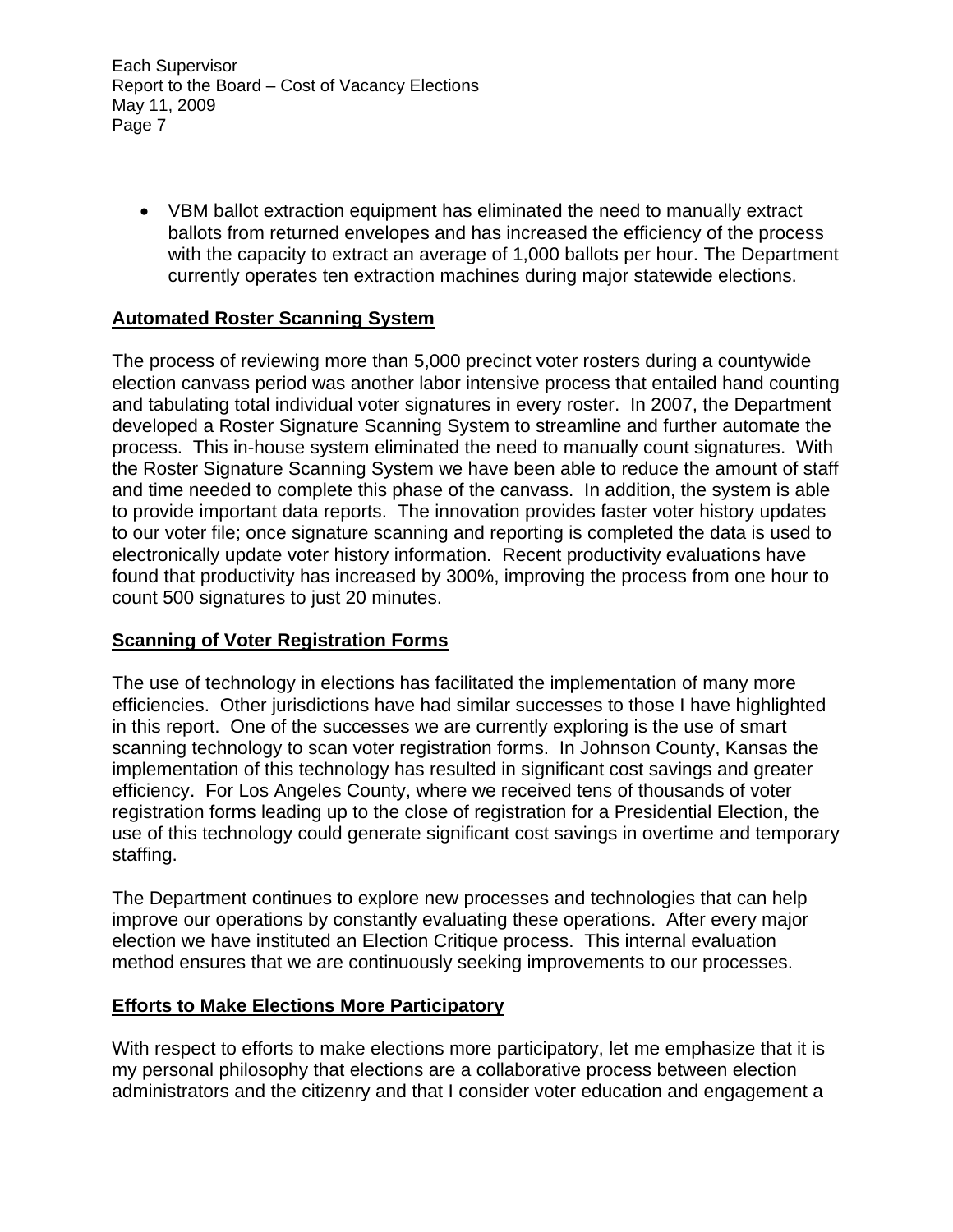part of our core responsibilities. In the Department we continuously strive to make the elections process 1) open and transparent and 2) accessible to all citizens. Our approach to conducting elections is one of working in partnership with the community and of making every effort to make election information as accessible as possible for all voters. This approach is carried forward in the various initiatives the Department has launched over the years.

In 1998, the Registrar-Recorder/County Clerk established the Community Voter Outreach Committee to form a partnership between the community and the Department. The committee is composed of a diverse array of non-profit, advocacy and political organizations, with as many as 200 participating organizations. The committee has proved invaluable in informing the effectiveness of the information the Department provides to all its voters. More importantly the partnership model has helped to identify many new strategies for serving our growing populations in the Asian and Latino communities as well as meeting the needs of voters with disabilities and special needs.

The Department has also placed great emphasis on using web-based technologies to make election information more accessible to voters. These new technologies allow voters to locate information independently and at their convenience; thereby, empowering voters to navigate the electoral process more freely. The following are some of the web tools that the Department has implemented:

- **Voter Registration Status Look-Up:** This tool allows voters to verify their registration status immediately without having to call our office or submit a request. In many instances dispelling the doubt of whether one is registered or not can avoid the frequency of re-registration when they are unsure of their registration status.
- **Vote by Mail Ballot Status:** Pursuant to recent changes in the elections code the Department developed this web-based system for voters who have requested a Vote by Mail ballot. With this tool voters are able to track the status of their ballot, whether it's been mailed, received, or processed.
- **Polling Place Locator:** Allows voters to locate their polling place for an upcoming election by simply entering their house number and street name. This application also provides online access to voters' sample ballot pages – both in English and in each of the required alternative languages provided for in our compliance with the federal Voting Rights Act minority language provisions.

More recently, in an effort to adapt to the changing modes of communication introduced by new media such as Facebook, Twitter and YouTube, the Department launched a new media initiative to establish a presence and a new platform by which to provide election information. Programs such as Facebook, Twitter and YouTube are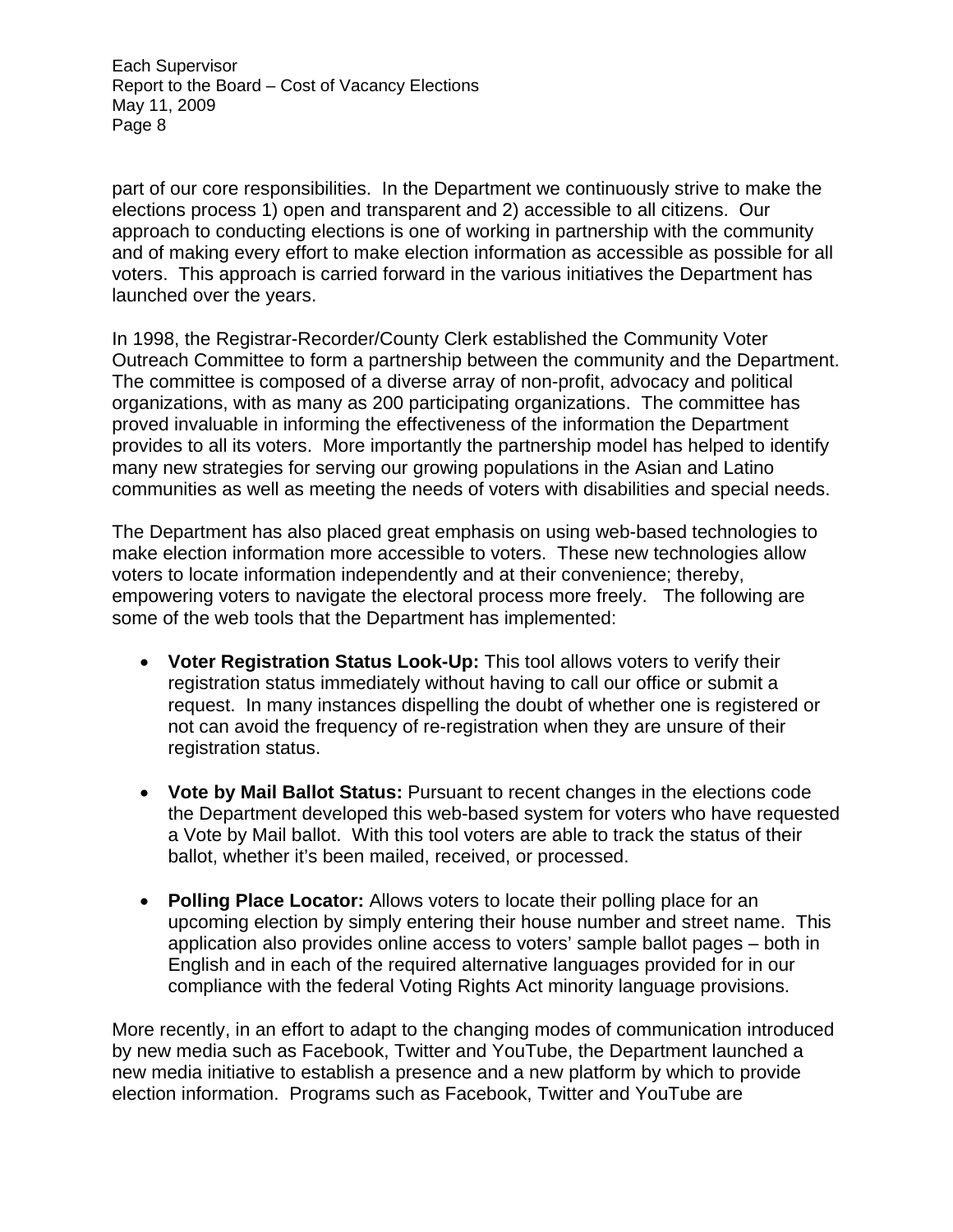increasingly becoming a frequent means of communication for multiple generations. To give you an example, according to statistics provided by Facebook, there are currently about 31 million active users and an estimated 100,000 new users have been registering daily since January of 2007.

These new media technologies offer an excellent opportunity to communicate information about upcoming elections through an increasingly popular and accessible format. The expectation is that as the use of these tools continues grow, they will also produce efficiencies and enhanced service by reducing the volume of calls for basic information from the public. More importantly, these media offer voter information and education opportunities at no added cost to the Department.

### **OPTIONS, INCLUDING BUT NOT LIMITED TO INSTANT RUN-OFF VOTING, AVAILABLE TO THE BOARD AND/OR RECOMMENDATIONS FOR LEGISLATIVE PROPOSALS TO REDUCE ELECTION COSTS AND VOTER FATIGUE WITH ESTIMATED IMPLEMENTATION COSTS AND POTENTIAL SAVINGS**

As directed in your Board's motion, we researched and considered a number of options, including "Ranked Voting," that the Board might consider as initiatives or recommendations for reducing election costs and voter fatigue. In particular our review considered the specific issues concerning the costs of rolling elections and the limitations of our current voting system. The goal in our review of options was to identify options that would 1) help reduce the costs of elections (specifically, vacancy elections), and 2) reduce voter fatigue.

The following set of options are preliminary considerations void of any comprehensive regulatory and legal analysis, research, or feasibility study.

# **1. Implementation of Ranked Voting**

 $\overline{a}$ 

Ranked Voting (RV)<sup>[4](#page-8-0)</sup> is a method of voting that allows voters in an election to cast their vote for qualified candidates by ranking them in order of preference—first, second, third choices. In elections requiring a 50% +1 majority vote to be elected, this method of ranked voting provides the ability to determine a majority winner without the need to conduct a run-off election. The ranked choices of every voter are used to conduct multiple election rounds until a majority winner is determined. This method of voting is in use both internationally in countries such as Australia and Great Britain, as well as in a limited number of jurisdictions in the United States. This report provides a preliminary review of the ability of Los Angeles County to implement Ranked Voting as a method for

<span id="page-8-0"></span><sup>&</sup>lt;sup>4</sup> Ranked Voting (RV) is also referred to as Ranked Choice Voting (RCV) or Instant Run-Off Voting (IRV). For purposes of this report we refer to the method as Ranked Voting (RV) to maintain consistency with language inof current legislative proposals being considered by the California State Assembly.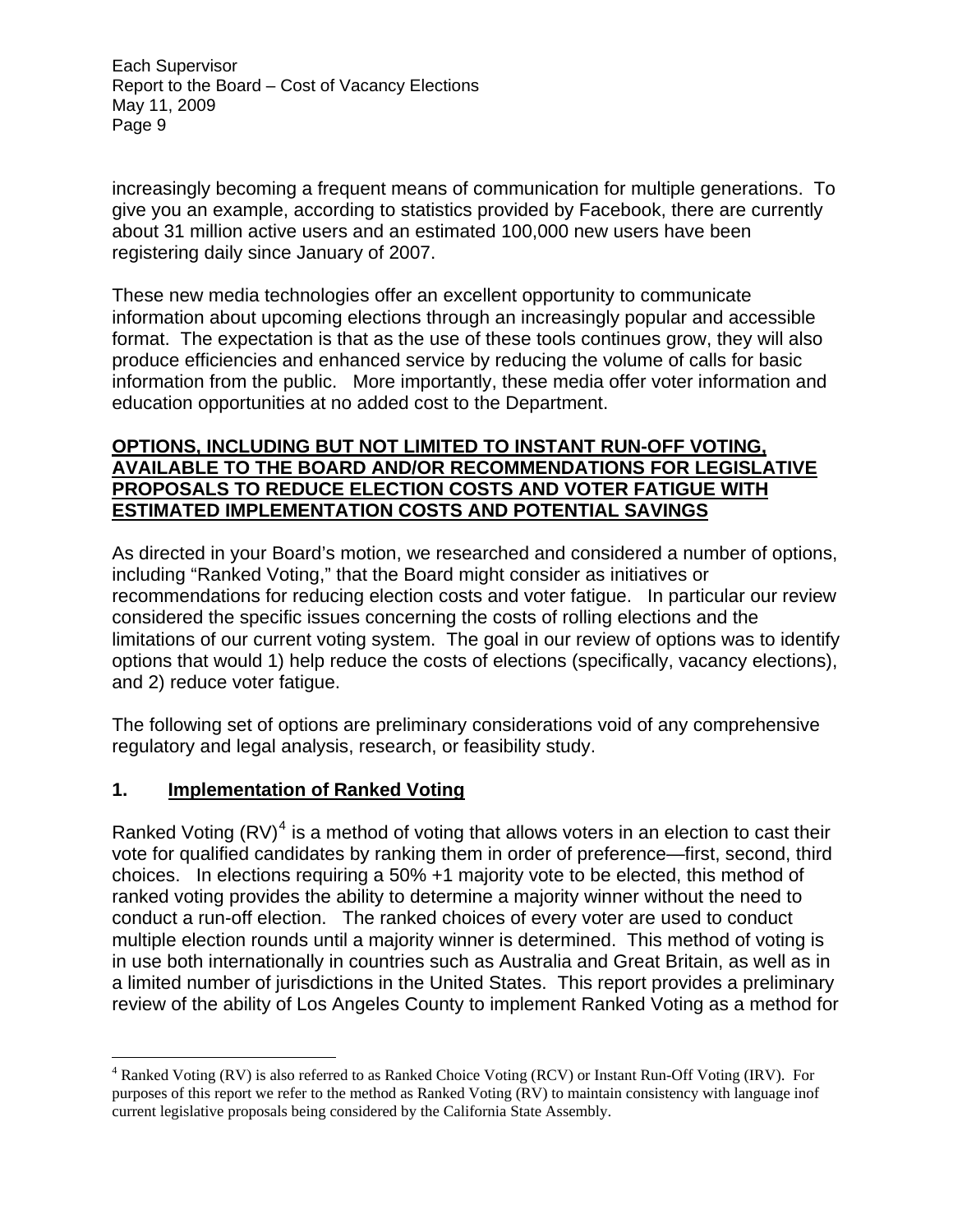conducting special elections to fill vacancies for local government, legislative, and Congressional offices and provides an initial assessment of the following questions:

- Is it possible to implement RV using the County's current voting system (InkaVote Plus and MTS)?
- Would the implementation of RV require any amendments to the County Charter, California State Constitution, and Election Code?
- Would RV cost anything to implement? Would it produce cost savings?
- Would RV help reduce voter fatigue?

# **Overview of Jurisdictions Using RV Systems**

Were we to implement Ranked Voting for use in Special Vacancy Elections, Los Angeles County, with well over 4 million registered voters, would certainly be the largest and most diverse jurisdiction to do so in the United States. Per provisions of the federal Voting Rights Act, currently the County provides language assistance in seven different languages and administers around 4,000 polling locations in a given countywide election.

Currently, 17 different jurisdictions across the country have either implemented or are in the process of definitively implementing Ranked Voting.<sup>[5](#page-9-0)</sup> Of these, the largest include: San Francisco, CA (477,651 Registered Voters); Pierce County, WA (468,656 Registered Voters); and the city of Memphis, TN (460,000), scheduled to implement RV in 2011. It is important to note that of the 17 jurisdictions; only nine have actually used RV in a live election. In addition, based on the summary provided, it appears that only two or three of those jurisdictions use RV for electing federal or state offices. Those that do so (Arkansas and South Carolina), use the method exclusively for military and overseas voting. This is important to note only for purposes of considering a jurisdiction of comparable size and diversity within the United States, which could provide our analysis valuable information. However, the fact that Los Angeles is a unique case is neither an impediment to considering Ranked Voting, nor an unknown situation for the County.

As far as the tally systems involved in executing RV, at least five involve a hand count or some other manual procedure, or a combination of software programs. Currently, there is only one voting system approved for use in California that has been tested and certified to process RV ballots. We would need to further research comparable systems to inquire about audit procedures and state or federal certification of systems in place for RV.

 $\overline{a}$ 

<span id="page-9-0"></span><sup>&</sup>lt;sup>5</sup> New America Foundation, "Instant Run-Off Voting: Use in U.S. Jurisdictions." [http://www.newamerica.net/files/jurisdiction\\_summary\\_irv\\_\\_apr\\_\\_2009.pdf](http://www.newamerica.net/files/jurisdiction_summary_irv__apr__2009.pdf).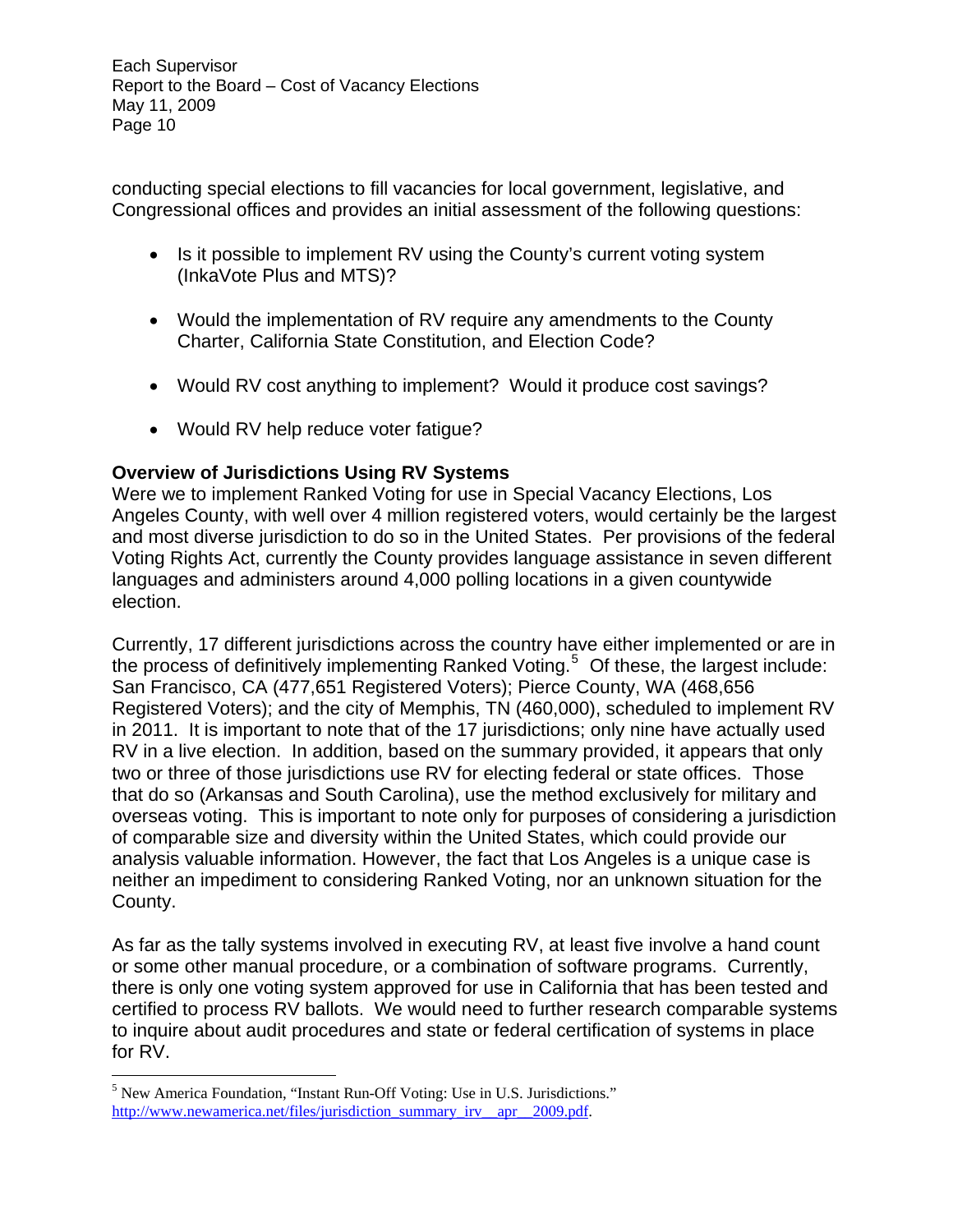#### **Is it possible to implement RV using the County's current voting system?**

The Department evaluated the possibility of implementing RV under our current voting system by considering the system's technical environment, procedural functions, and state certification guidelines. Voting system transparency and security integrity was also given due consideration in evaluating this option. Based on our preliminary evaluation, it is the Department's opinion that implementation of a Ranked Vote method using our existing voting system would prove difficult without a significant and fundamental overhaul of the voting system. The department further finds that, at least in our initial assessment, the programming and procedural changes required to implement RV would present significant challenges and complexities in providing a tally process of the utmost transparency and auditability to our public.

Currently the County's paper based voting system is comprised of InkaVote Plus and the County's proprietary Microcomputer Tally System (MTS) operated on a DOS-based PC platform. Voters cast their ballots using the InkaVote Vote Recorder, an adaptation of the County's previous punch card system. Voters utilize an ink pen to mark their ballots and votes are recorded onto IBM 312 format paper ballot cards. In compliance with Help America Vote Act (HAVA) requirements for second chance voting, our InkaVote Plus voting system uses Precinct Ballot Readers, deployed at every polling place, to check ballots for *overvotes* and *blank* ballots. Voted ballots are then processed, inspected and counted centrally at our Norwalk headquarters. The tally of the votes is then executed using LR 3000 card readers, which scan the entire voted ballots and detect ink marks in specified ballot positions associated with contests and candidates. The votes detected are then pushed to an MTS terminal and tabulated for the corresponding position/contest. The precinct tally results from each individual terminal are sent over a Token-Ring network to a Summary server that cumulates the precinct totals into a summary total for the entire election. This description is intended to provide a basic overview of our voting system architecture, as approved for use by the Secretary of State.

It is important to emphasize that the state of our current voting system is one requiring serious consideration and attention. As the description of the system and the findings of this assessment suggest, our voting system has served, and continues to serve, the voters of Los Angeles County with accuracy and integrity, but the design of the system and the age of the technology upon which it was built, offer very little technical and functional elasticity for making the major changes that RV would entail.

To implement RV our MTS tally system program code would need to be rewritten to support multiple reads of a single ballot. Currently every ballot that is run through MTS in a live election is read and counted once. The system currently cannot discern whether a ballot was run once before. Furthermore, if a second reading were possible, our systems would need to be altered to ignore all contests except for the RV contest.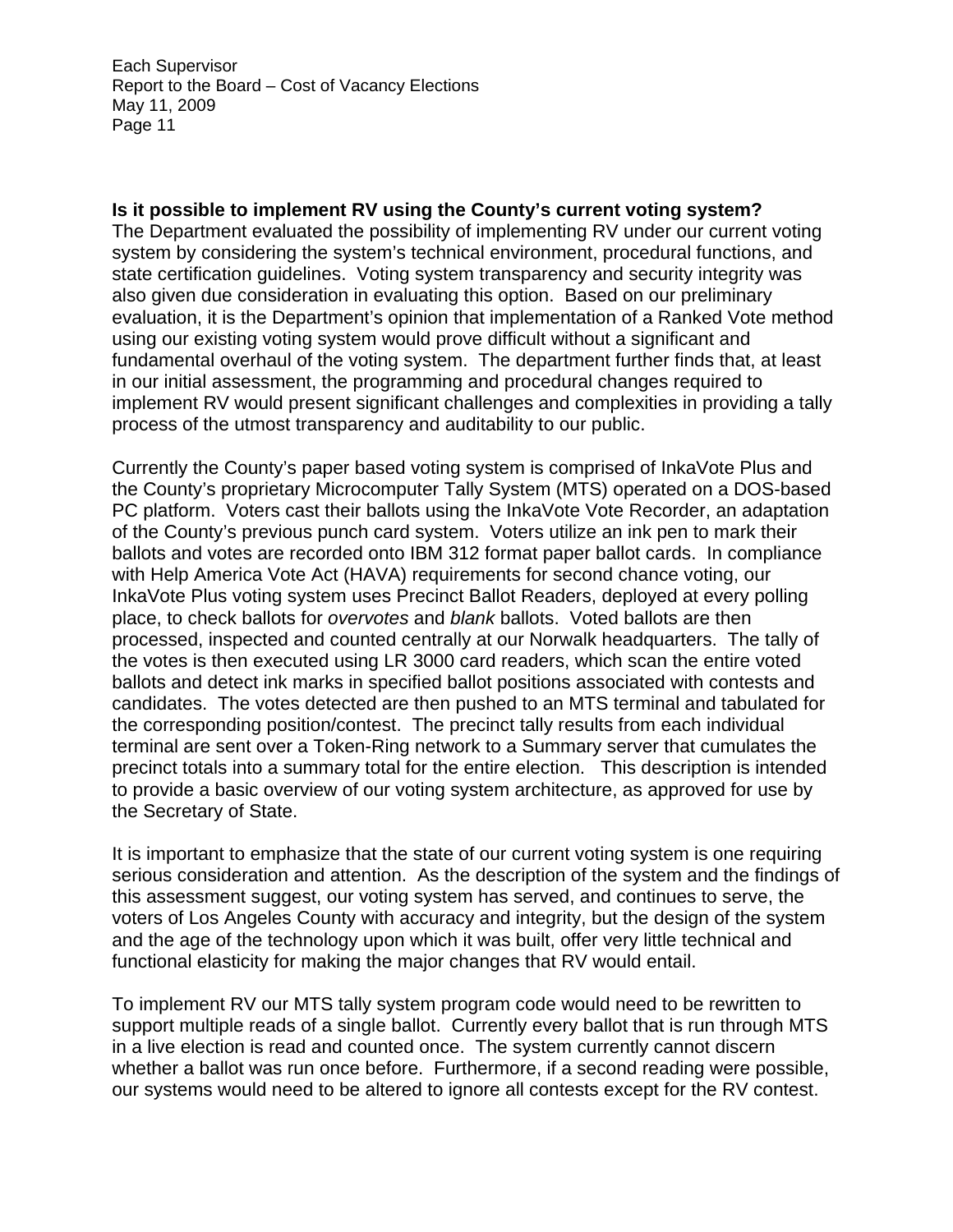Programming changes of this magnitude would require recertification. Because the County is both the vendor and client of the MTS system, all costs involved in recertification would be born by the County. In practical terms, what this is identifying is the broader need for a new voting system as it is unlikely that modification to our existing, legacy voting system would meet new and developing standards for certification and approval at the state and federal levels.

Without further analysis of the re-programming required to implement RV, we cannot at this time provide a clear assessment of the new measures of transparency and auditability that would be required to preserve the integrity of tally processes and results using the potential fixes. This matter requires further consideration of the detailed technical requirements that would need to be developed to implement RV.

#### **Would the implementation of RV require any amendments to the County Charter, California State Constitution, and Election Code?**

This question was addressed separately by County Counsel in a memorandum to the Board of Supervisors and filed in conjunction with this report.

### **Would RV cost anything to implement and would it produce cost savings?**

It is difficult to provide a fixed figure for cost and cost savings at this time. We can, however, consider the following:

#### *Cost Savings:*

- Election of County Offices occurs during even year statewide elections in June and if necessary in November. As such, County Office elections fall on regularly scheduled election dates, whether there is a run-off or not the Department would be faced with conducting a countywide election. Under these circumstances, it is unclear whether using RV would result in a cost savings for the County; although in some forms of implementation it would provide for cost avoidance.
- In the case of RV for Special Vacancy elections for legislative and Congressional offices, the system could yield cost avoidance by eliminating the need for a run-off election. Again, the cost avoidance would vary based on whether the election would have been consolidated or a stand alone. The cost of a single election can also vary depending on the district size. Using the  $37<sup>th</sup>$ Congressional District run-off in 2007 as an example, the cost avoidance could have been around \$1.4 million.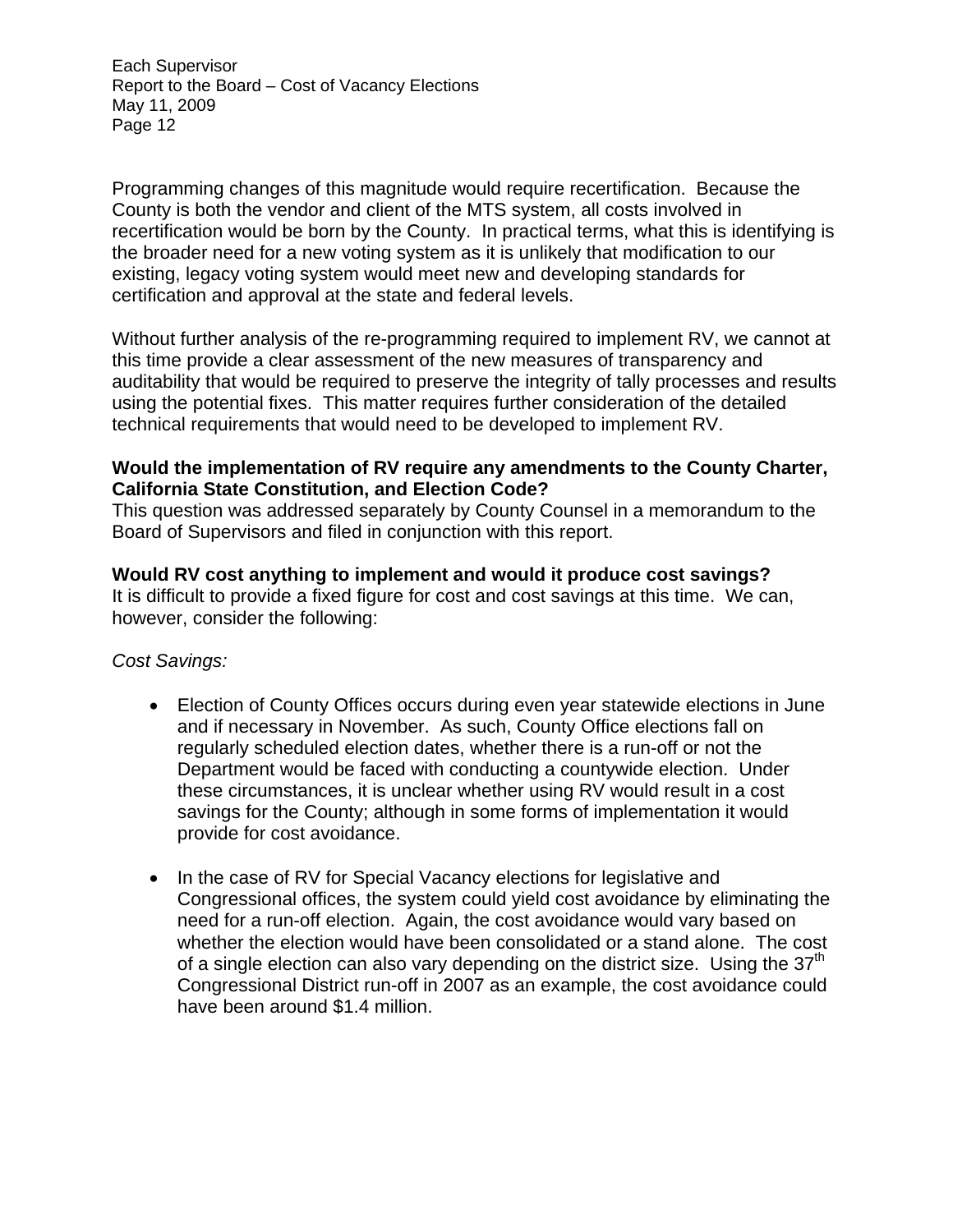*Costs:* 

- Staffing costs would be incurred in the re-programming of our voting system; although as previously stated this option may not be cost-effective if the assessment of our voting system is that it is in need of replacement.
- Added costs might also be expected for the voting systems certification process. In order to conduct legislative and Congressional vacancy elections using RV, per County Counsel, the voting system would first need to obtain federal certification and then approval by the Secretary of State.
- Potential costs for any new hardware or software equipment would be needed for implementation.
- As part of implementing any new voting system we would strongly recommend the County should expect significant costs associated with voter education and outreach necessary to ensure voters fully understand the alternate method of voting and ranking their choices. Using even a conservative estimate of about \$.55/voter a countywide education campaign could cost \$2.2 million. If we conducted district specific education costs could be around \$200,000. These figures would represent voter education costs for a single election cycle. It is unknown the degree to which these specific costs would become ongoing election expenses beyond the first election with RV, especially if the system were used intermittently for special vacancy elections only.

# **Would RV help reduce voter fatigue?**

Voter fatigue is understood to mean the growing disinterest of voters to participate in elections as a result of successive and frequent elections. While not much empirical data exists on measuring and studying the phenomenon of voter fatigue, it is rational to assume that participating in elections takes a physical and emotional investment on the part of voters. The time required making election related transactions, such as registering to vote, reviewing the sample ballot, requesting a vote by mail ballot or taking time to go to the polls certainly requires some investment of time on the part of the voter. Additionally, impacted election schedules have a significant impact on the ability of communities to mobilize the necessary resources to conduct voter education and Get-Out–The-Vote activities. With all these factors considered, it is safe to say that rolling elections can have a significant impact one could characterize as voter fatigue.

Given that RV would eliminate the need to conduct run-off elections, there is definite cause for concluding that RV could have a positive impact on reducing some form of voter fatigue. It is important to note however, that to what extent this would result in greater voter participation in unscheduled stand alone Special Vacancy Elections is unclear. The research cited by RV advocates suggesting exponential increases in voter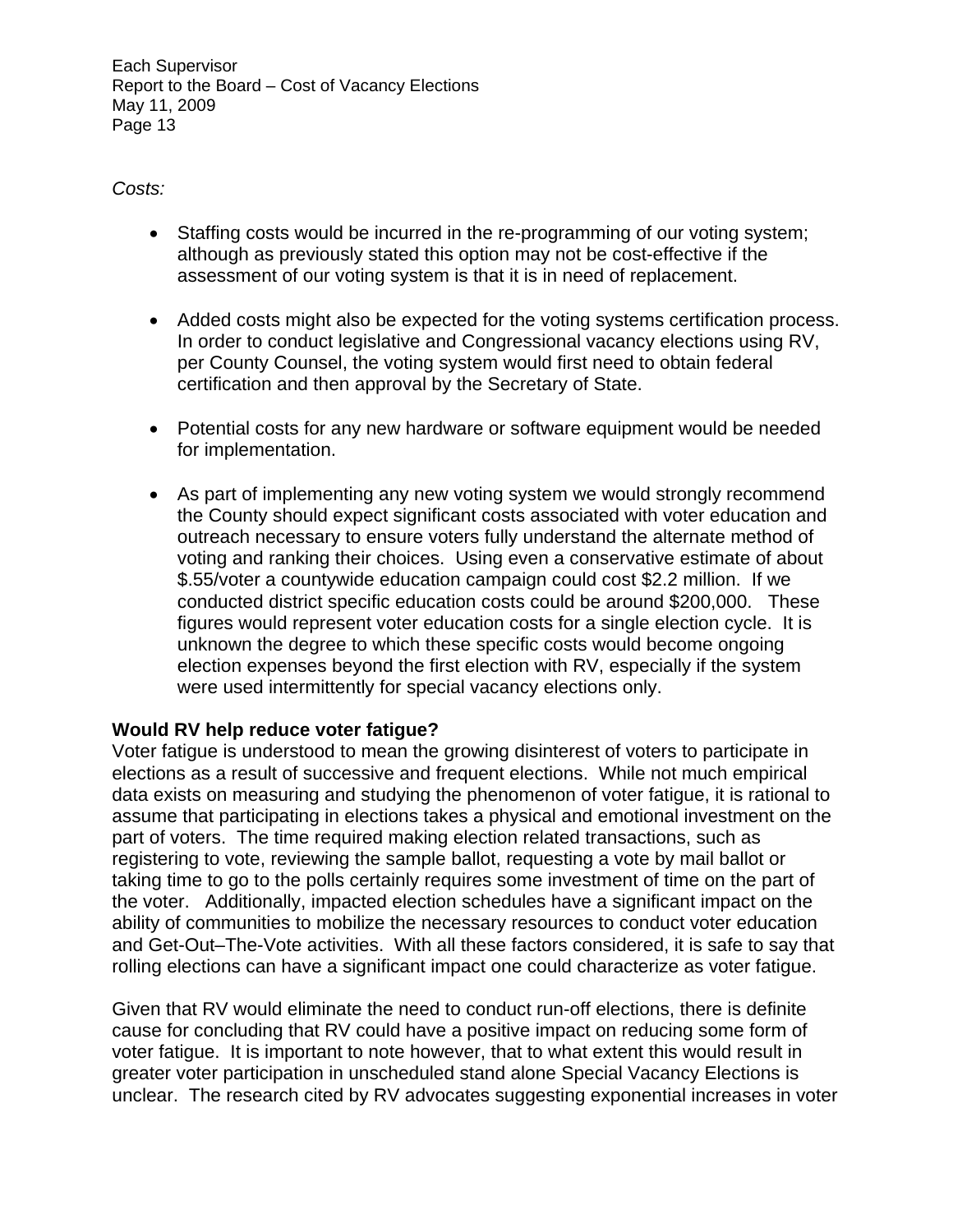turnout dealt with regularly scheduled contests as part of a city or countywide consolidated election and not a stand alone unscheduled election.

Another related issue that is worthy of further research and review of data from jurisdictions where RV has been used is the issue of residual vote to assess the percentage of voters who properly mark their ballots to reflect ranked choices. Through our participation on the City of Los Angeles' task force on Instant Runoff Voting, we are aware that such data is being compiled and analyzed within the academic community. Access to this data could prove valuable as the County considers how its diverse populations may be affected by a new method of voting.

Following is a summary of additional options or approaches that could impact the costs of elections and issues of voter fatigue. As with RV, further consideration of any of these options would warrant more comprehensive analysis and recommendation:

### **1. Expand the election calendar to include odd year elections for consolidation**

Establish an expanded regular election calendar that would provide for even and odd year June and November election schedules. These could provide greater opportunities to amend the election code to require that vacancy elections be consolidated with regularly scheduled elections, while at the same time avoiding the problem of extended vacancies. This would require changes to the election code. In particular, changes to the prescribed provisions for filling legislative and congressional vacancies. In theory, this option also allows for greater consolidation of special district and municipal elections and, therefore, has the potential to favorably address issues of voter fatigue.

#### **2. Institute Limited Appointments to Fill Vacancy Period**

Amend the special vacancy provisions in the election code to allow for an appointment process for filling legislative and Congressional vacancies. Appointees would fill the vacancy until the next scheduled general election at which time a successor would be elected. With an expanded election calendar this would reduce the appointment period. Elected County Central Committees could help appoint the candidates with confirmation by the Governor. A similar model is currently in place in the Los Angeles County Charter for filling vacancies in county offices.

#### **3. Move to Plurality Winners for Special Vacancy Elections**

Amend legislative and congressional vacancy election rules to allow for plurality winners. This proposal would eliminate the need for runoff elections under the current 50%+1 majority requirements. Note that this option would achieve the same cost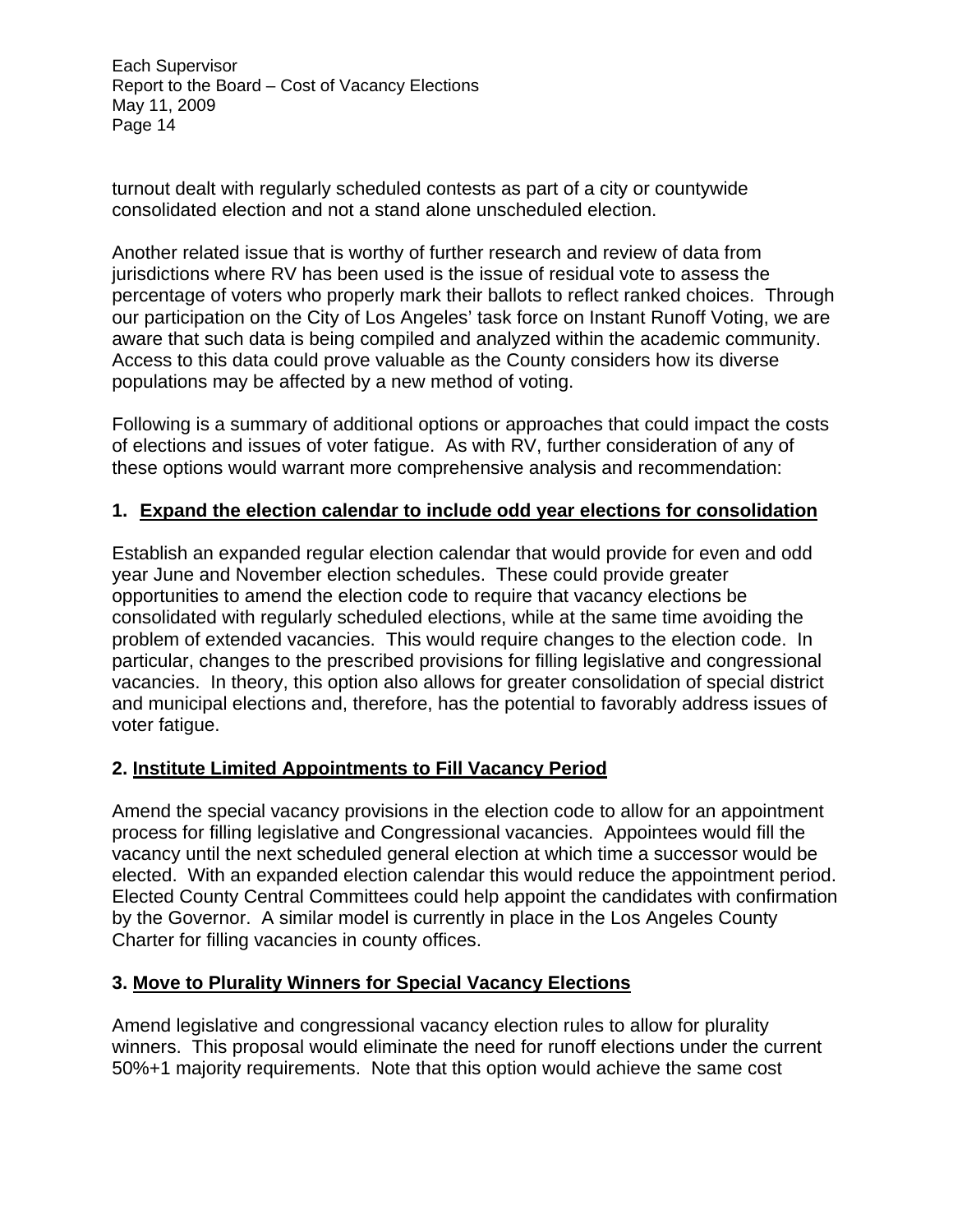avoidance benefit as identified under Ranked Voting without the costs associated with procuring and certifying a voting system with ranked choice capability.

# **4. All Vote by Mail Special Vacancy Elections**

Amend state elections code to authorize Counties to conduct special vacancy elections entirely by mail. This would include legislative and non-legislative offices. Statistically, based on a limited sampling of Vote by Mail elections conducted in the County, this option would both reduce election costs and would increase voter participation in filling vacancies. An anecdotal illustration of this is a comparison in the percentage of voter turnout in the recent March 24, 2009 Special Vacancy Primary election for the  $26<sup>th</sup>$ District State Senate seat, which was 7.91% and the all vote by mail election conducted earlier this month for the San Marino Unified School District, which exceeded 50%. This issue would require serious considerations regarding its implementation in traditionally under served communities.

### **5. Make State Reimbursement for Special Vacancy Elections Permanent and Amend Payment Formulas**

Currently, reimbursement provisions passed by the legislature include sunset provisions. However, since the passage of the first reimbursement bill in 1993, vacancy elections have persisted and in some respects increased in frequency. In addition, reimbursement is based on "per voter" rates established in 1993. These rates remain unchanged despite the increasing cost of conducting elections. State reimbursement should cover all costs associated with conducting the vacancy elections for legislative and Congressional district offices. While beneficial to the County, this option alone only shifts the economic burden associated with the current system for filling vacancies to the state and does not address the overall costs of conducting vacancy elections or the issues of voter participation and fatigue.

# **EFFORTS BEING MADE BY THE RR/CC AND OTHER JURISDICTIONS TO ENCOURAGE VOTER PARTICIPATION AND TURNOUT**

The RR/CC has made it an operational priority to conduct comprehensive voter information and education efforts aimed at reducing what social scientists refer to as the cost of participation. Over the past decade the Department has placed great emphasis on making sure that the County's citizenry has access to important election information and, more importantly, that the franchise, through voter registration, a fundamental piece of our elections process, is at the fingertips of all our citizens. The Department is fully committed to the concept that an important factor influencing voter participation is access to information and the process. Although, many studies have shown that direct contact by campaigns or non-partisan organizations is the most effective in actually turning people out to vote, voters' ability to be informed about simple aspects of the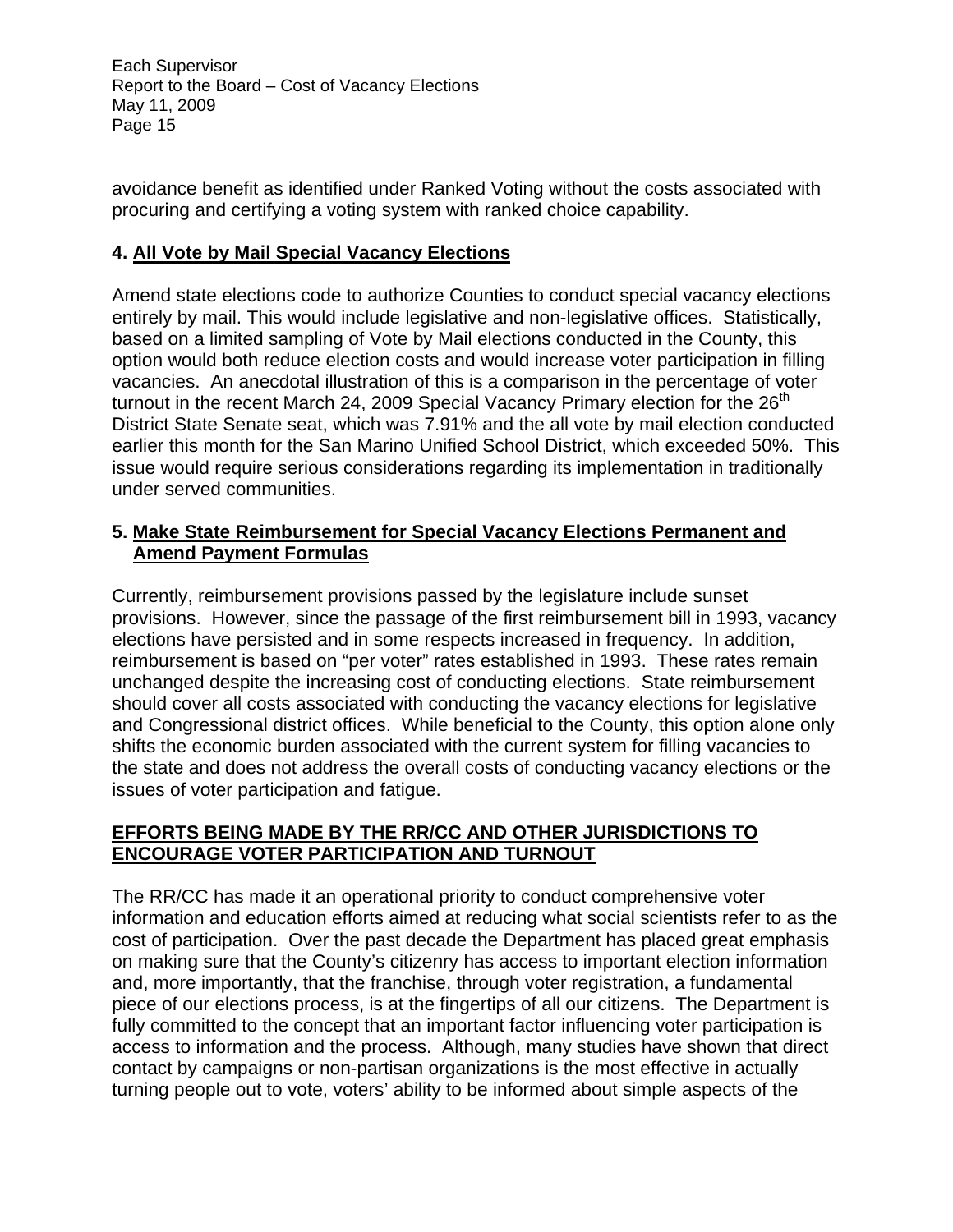process such as being registered to vote, how to locate their polling place, access to a sample ballot, voting by mail can also play a vital role in setting the context for greater participation and for achieving and maintaining voter confidence.

Over the years the Department has conducted several programs aimed at accomplishing these goals:

- A. Established a Deputy Voter Registrar Training Program aimed at assisting community based organizations, political campaigns, and other special interest groups with training on completing voter registration forms and guiding voters through the voter registration process.
- B. Providing voter registration services at Naturalization Ceremonies for new citizens.
- C. Strengthened our collaboration with the Sheriff's Department to ensure that eligible inmates have access to the franchise through the Inmate Registration and Voting Program.
- D. The Department also conducts a Senior Citizen and Elderly Voting Assistance program that works with Senior Citizen Residential Care Facilities to assist our County's seniors with the elections process.

Obviously, the geographic magnitude and demographic diversity of Los Angeles County makes reaching all of our residents extremely difficult. In 2008, in advent of the historic Presidential Election the RR/CC launched an aggressive partnership with regional media companies, serving English, Spanish, and Asian language communities. Additionally, partnerships established to highlight services to voters with disabilities and to increase voter engagement in underserved or underrepresented communities was prioritized. The effort created a network of public-private partnerships aimed at ensuring the dissemination of information across various media (e.g. print, radio, television, and internet) as well as in covered languages. The County sought to engage media outlets under the construct of a community service partnership with the intent of having greater access to other media formats beyond simply advertising (e.g. interviews and notices in the news, community calendars, etc.). The media campaign focused on providing information on target HAVA requirements up to one month prior to the election. The strategy included:

- Community service partnerships with media outlets.
- A series of public service announcements that promote vote by mail and Election Day voting systems in print and on broadcast media.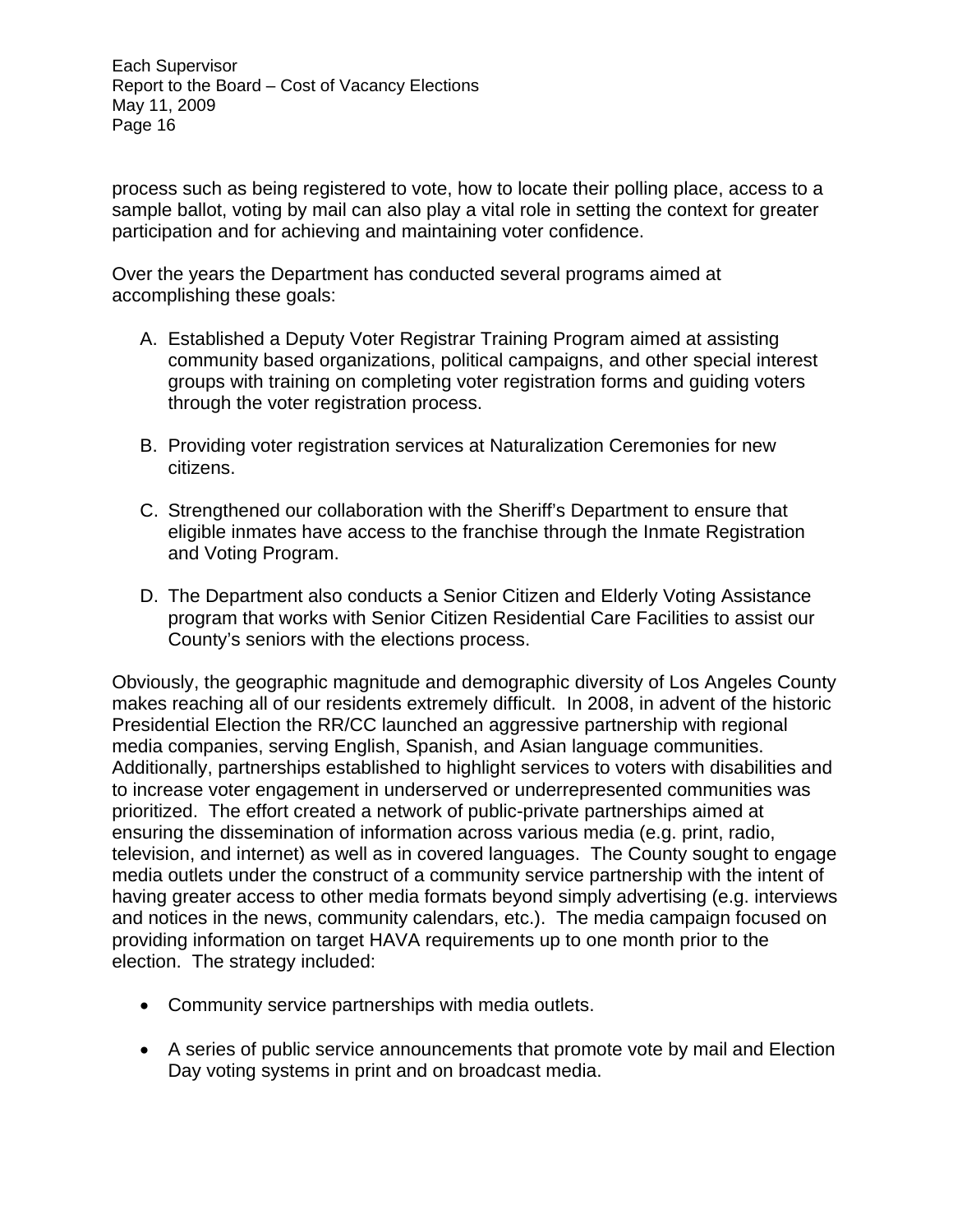- Voter education news series/community affairs programming with multiple media partners.
- On-air interviews with departmental leadership to promote voter rights and to instill voter confidence in the County's Voting Systems.

While the efforts of the community as a whole are to be commended for the historic participation of Los Angeles County voters, which registered the highest level of voter turnout since 1968, 82% of registered voters, we believe that our initiative played an important role in ensuring that the millions of voters, particularly new voters, were well informed about their options and rights for casting a successful ballot, and that they did so with increased confidence in the integrity of the voting process.

# *Highlights:*

- Record number of registered voters-4.3 million
- Record number of Vote by Mail ballot requests-1 million
- Highest turnout in 42 years-82%
- 20,000 registered voters in a single day through our "Midnight Madness" event at the close of registration
- Highest number of attendees to poll worker trainings-30,000

Looking ahead the Department seeks to continue its efforts to promote greater participation amongst the County's citizens, as greater participation ensures a stronger and more resilient democracy. As the populace continues to grow and become ethnically as well as generationally diverse, we look forward to working with your Board in strengthening our democratic process for the  $21<sup>st</sup>$  Century.

# **CONCLUSION**

Given the current fiscal environment as well as the dynamics of the electoral process in California and throughout the nation, the elements addressed in this motion and the initial analysis prepared for this report are very timely and align well with the Department's priorities and strategic focus concerning the current state of rolling special elections and our voting system. As we move ahead and prepare for the 2010 Gubernatorial and Statewide election cycle and the 2012 Presidential election cycle, three areas of focus are emerging:

### **1. Addressing the future needs of our voting system(s) in Los Angeles County.**

Our current voting system has served the County well and the County has acted with prudence in being cautious not to jump to a new voting system without first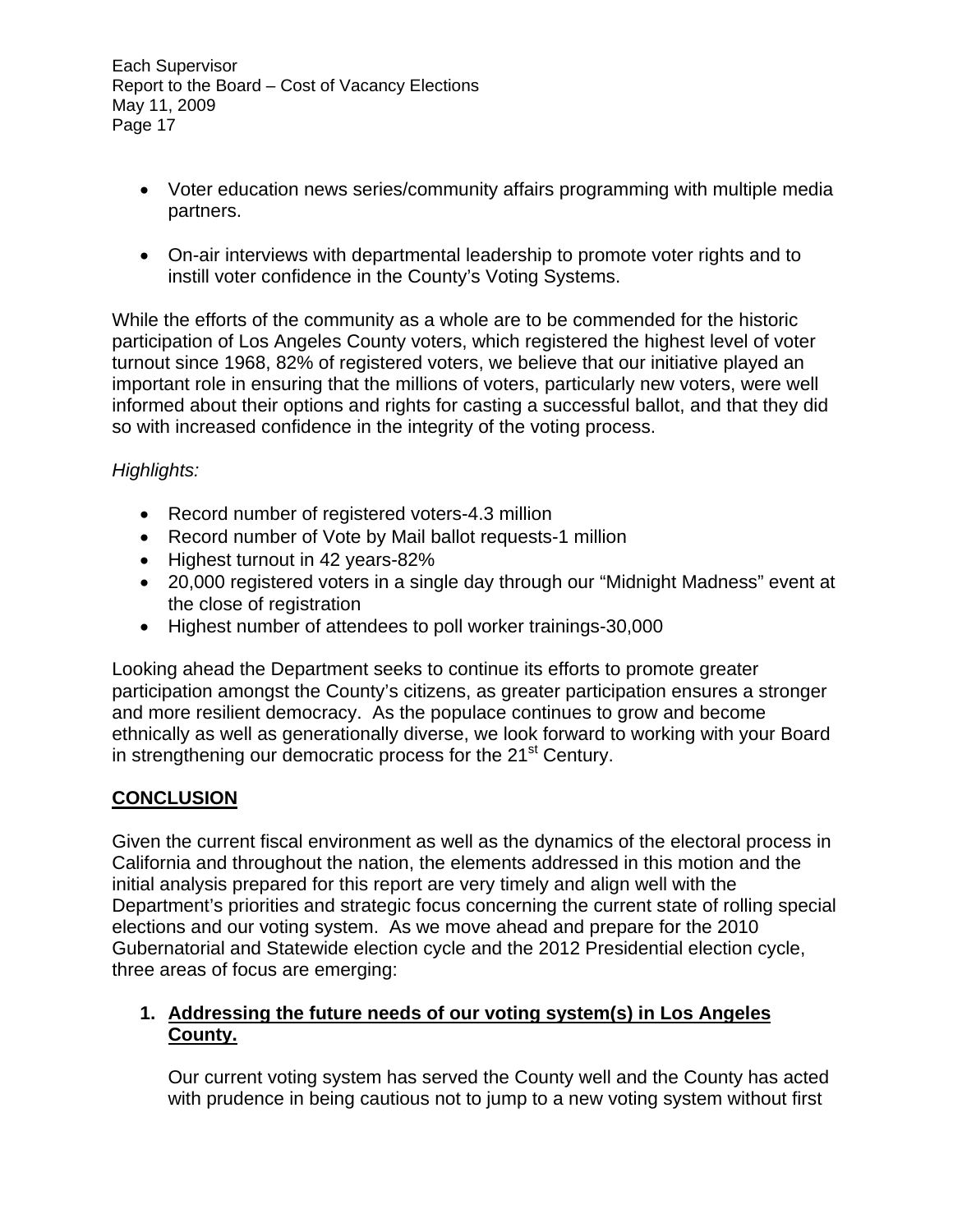identifying the long term needs and sustainability of available systems that meet federal certification requirements and approval for use by the Secretary of State. The system, however, depends on aging ballot layout and central tally systems that are increasingly difficult to support and operate, due both to technology obsolescence and a shortage of skilled technical staff. The voting device itself is increasingly viewed by regulators, advocacy groups, and the general public as being out of alignment with voting technology standards and developing trends in voting systems guidelines.

The voting system certification process at the state and federal level has experienced profound and rapid change since the establishment of the United States Election Assistance Commission (EAC) in 2002, and the requirements for certifying voting systems have continually expanded and become more complex. This has created uncertainty in the industry and has slowed the testing and certification process for any new advancement or development of voting systems. This situation creates a particularly challenging environment for Los Angeles County. On the one hand, there are no certified Commercial-Off-The-Shelf (COTS) voting systems currently on the market that will meet the special needs of the County, and the new as-yet-uncertified COTS systems proposed by the major vendors do not seem sufficient either. On the other hand, the process of developing or purchasing a custom voting system solution especially for Los Angeles County can be costly and risky in terms of certification.

With that in mind, the RR/CC is embarking on a Voting System Assessment project to discuss, analyze, and document the issues and factors central to the implementation of a new voting system, and the options available for moving forward. It will also set priorities and make recommendations as to how the County would like to proceed. At the end of the project, the Department will have developed and committed to a workable strategy and a formal project plan for implementing a new voting system. This process provides a logical venue for furthering discussion and application of the options outlined in this report.

The New Voting System Assessment project will convene a team of managers from RR/CC and key County departments that will, over a series of meetings, identify, discuss, prioritize, and document the issues, factors, and options involved in implementing a new voting system for Los Angeles County. The project will document the Department's analysis and recommendations, provide a recommendation to the Board of Supervisors and Chief Executive Officer that commits the County to a concrete and specific voting system solution, and a detailed project plan for implementing the new voting system. A vital part of this assessment process will be the input and consent of community stakeholders representing important constituencies such as city officials, racial/ethnic communities, disability rights advocates, voting integrity activists, etc. The